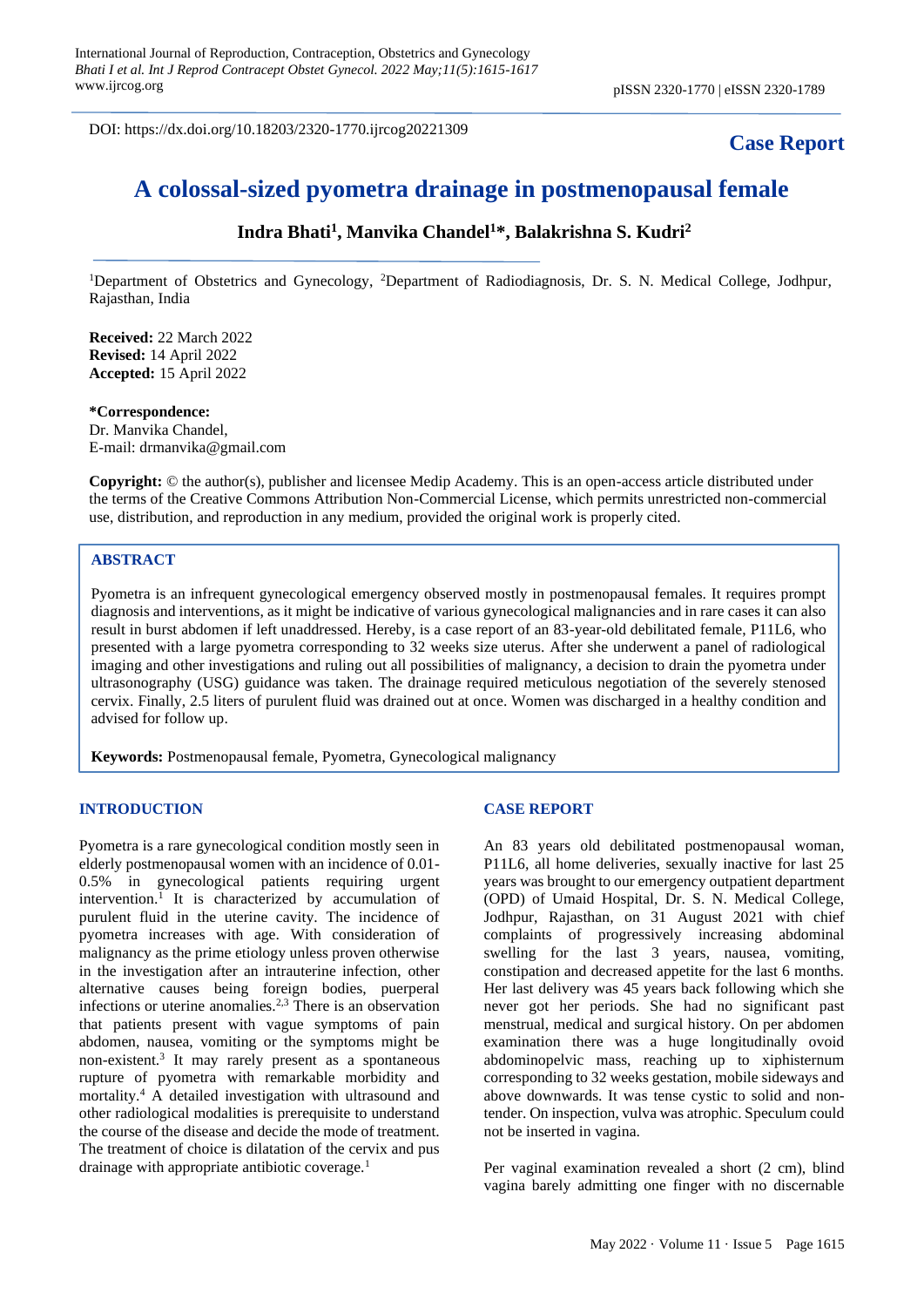cervix and the uterus could not be appreciated vaginally. Per rectal examination was suggestive of a tense cystic mass high up in the pelvis with a thick fibrotic band along the entire anterior wall suggestive of stenosed/agglutinated vagina. She was admitted for further evaluation and management. Her ultrasound revealed gross hematometra/ pyometra due to cervical canal stenosis. Computed tomography (CT) scan was indicative of gross distention (19×12.8×16 cm) of endometrial canal causing myometrial thickening. Fundus of uterus reaching subhepatic region and abutting inferior surface of liver and gall bladder (GB), with abrupt narrowing of endo-cervical canal, possibility of cervical stenosis with gross hematometra. Her routine investigations complete blood count (CBC), renal function test (RFT), and liver function test (LFT) was within normal limits. Her electrocardiography (ECG) and chest X-ray were normal. 2D echocardiography (ECHO) was done which revealed left ventricle ejection fraction of 25%. Drainage of pyometra was planned under anesthesia and ultrasonography (USG) guidance after informed and written consent for the same with possibility of laparotomy.



**Figure 1: Large abdominopelvic mass.**



**Figure 2: CT scan suggesting pyometra.**

Intraoperatively effort was made to create vaginal space digitally and with blunt and sharp dissection cautiously to reach the cervix avoiding bladder and rectal injury. Cervix could not be reached, however, through the newly created narrow space, high up posteriorly a blind thick cystic mass was appreciated which was probably the posterior uterine wall. With utmost vigilance and care, we were able to insert a long Verres's needle vaginally under USG guidance into it to drain about 2.5 liters of purulent fluid and then the needle got dislodged leaving behind a significant amount of fluid in uterus seen on USG. Looking at the fragile condition of the woman, we wanted to avoid a laparotomy. A possibility of a functioning rudimentary horn with pyometra was thought of but considering her parity and the absence of any significant history in favor of it along with the MRI and USG findings, an effort was made to trace the cystic uterine mass craniocaudally which led to detection of a thick, fibrotic cervix like band densely adhered to the anterior vaginal wall ending about 5 cm proximal to the external urethral meatus. Blindly, under the guidance of a finger, the fibrotic band was caught hold of with an Allis forceps and again some blunt and sharp dissection revealed the external os. Uterine sound was negotiated carefully under USG guidance to about 5 cm where great resistance was encountered at the level of internal os. The stenosed internal os was finally negotiated with great difficulty, avoiding false passages and injury to urethra and bladder. A self-retaining Foley's catheter no 18 Fr was then placed intracervically into uterine cavity guided by a uterine sound which started draining the pus continuously. It was left in situ for 10 days to prevent restenosis of cervix. Postoperatively she was kept in intensive care unit (ICU) for observation. The urethral catheter was removed the next day and she was asked to be ambulatory. Daily dressing with estrogen cream was done to prevent restenosis of the cervix. Within 8-10 days she felt much better, comfortable and started taking semisolid to solid diet without any gastric discomfort. She was discharged in a healthy condition on day ten postoperatively with advice to follow up.



**Figure 3: (a) Post pyometra drainage, and (b) pyometra drained out (2.5 liters).**